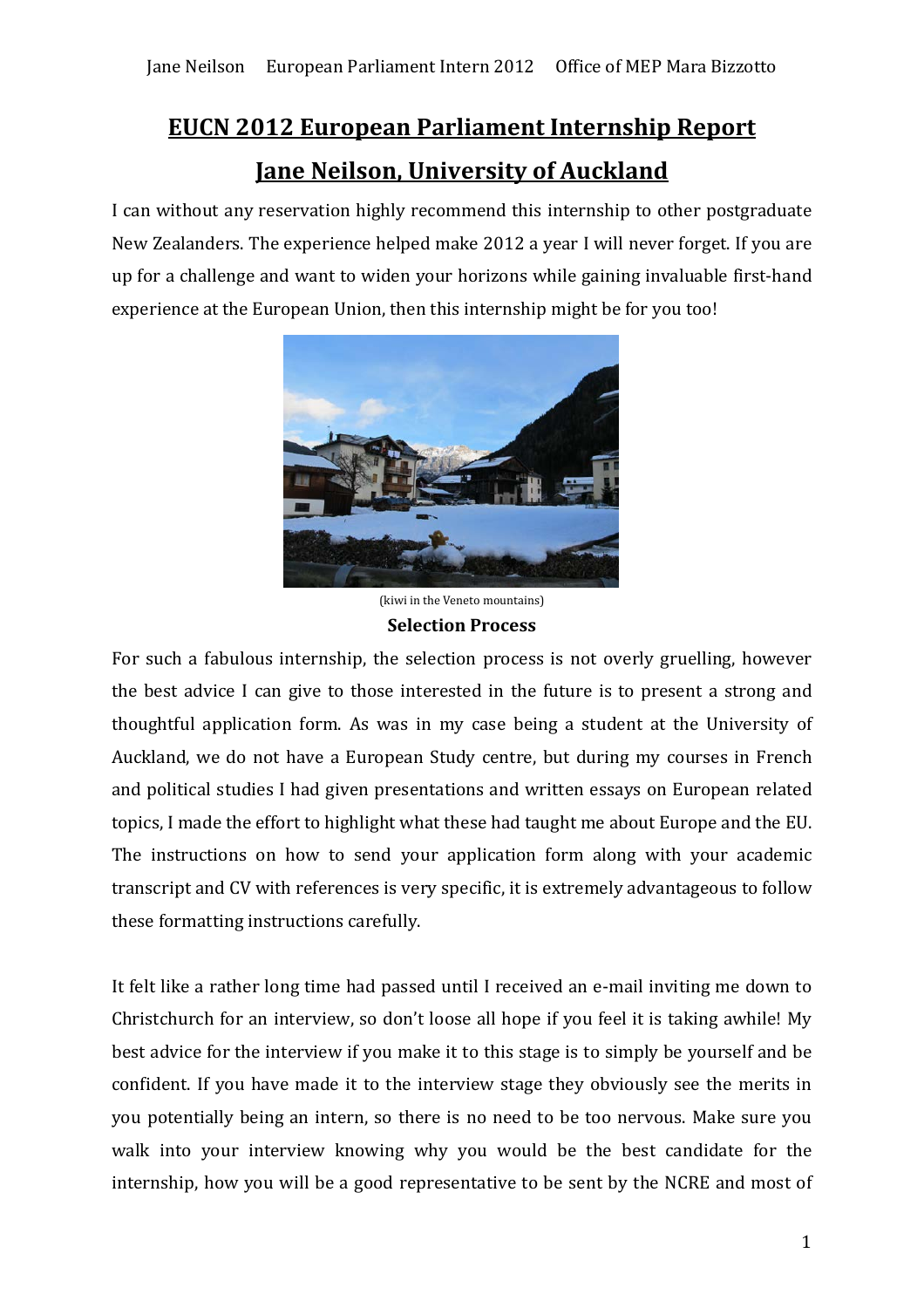all, a bit of knowledge on how the EU functions is vital. From memory I received the good news by e-mail the following day, just after my wisdom teeth surgery! It was a very good incentive to continue working hard for the rest of my honours year.

## **Plan before your trip**

There are a few important things I would recommend thinking about after you have received a place and before your internship in Brussels begins. Firstly, if you will be doing your Masters during your internship year, think about if you will be still able to complete it in one year. I personally enrolled in full time semester one in New Zealand, and then in part time for semester 2 when I was away, and then now in 2013 I have one more semester enrolled in part time to finish off my thesis. I decided to travel with a friend in the mid-semester break in Europe, and then do a bit of research for my masters in Europe before my September start. However, once my internship started it was pretty much a full-time job. So I believe that if I had tried to do my MA and complete it during my internship, I would have been exhausted and extremely rushed. You want to be able to fully get everything out of the Brussels experience that it has to offer!

## **September-December 2012 at the EP, Brussels**

Luckily for me I speak fluent French. This made my arrival in Brussels much smoother than some of the stories I heard. However, it is possible to live in Brussels without French, considering thanks to the EU and NATO and general immigration in Belgium it is one of the most multi-cultural cities in Europe. However, French is widely spoken in Brussels so if you can learn the basics even numbers and how to order a coffee before you go, *la vie sera plus facile*. I had found a room in a big house in Schaerbeek a month prior to my move and it was a great way to meet other interns and ARASMUS students from around the world. I was lucky enough to meet my office colleagues in July when I passed though Brussels so I was exited to see them again and get started!

I could not have been luckier with the office I was placed in, everyone was extremely welcoming and I fitted in quickly. The one barrier I immediately faced was that the main language of my office was Italian, and my MEP Mara did not speak any English. However, as I am a keen language learner I rather quickly enrolled in Italian classes at the *Instituto Italiano* attached to the Italian embassy in Brussels. Mara's three wonderful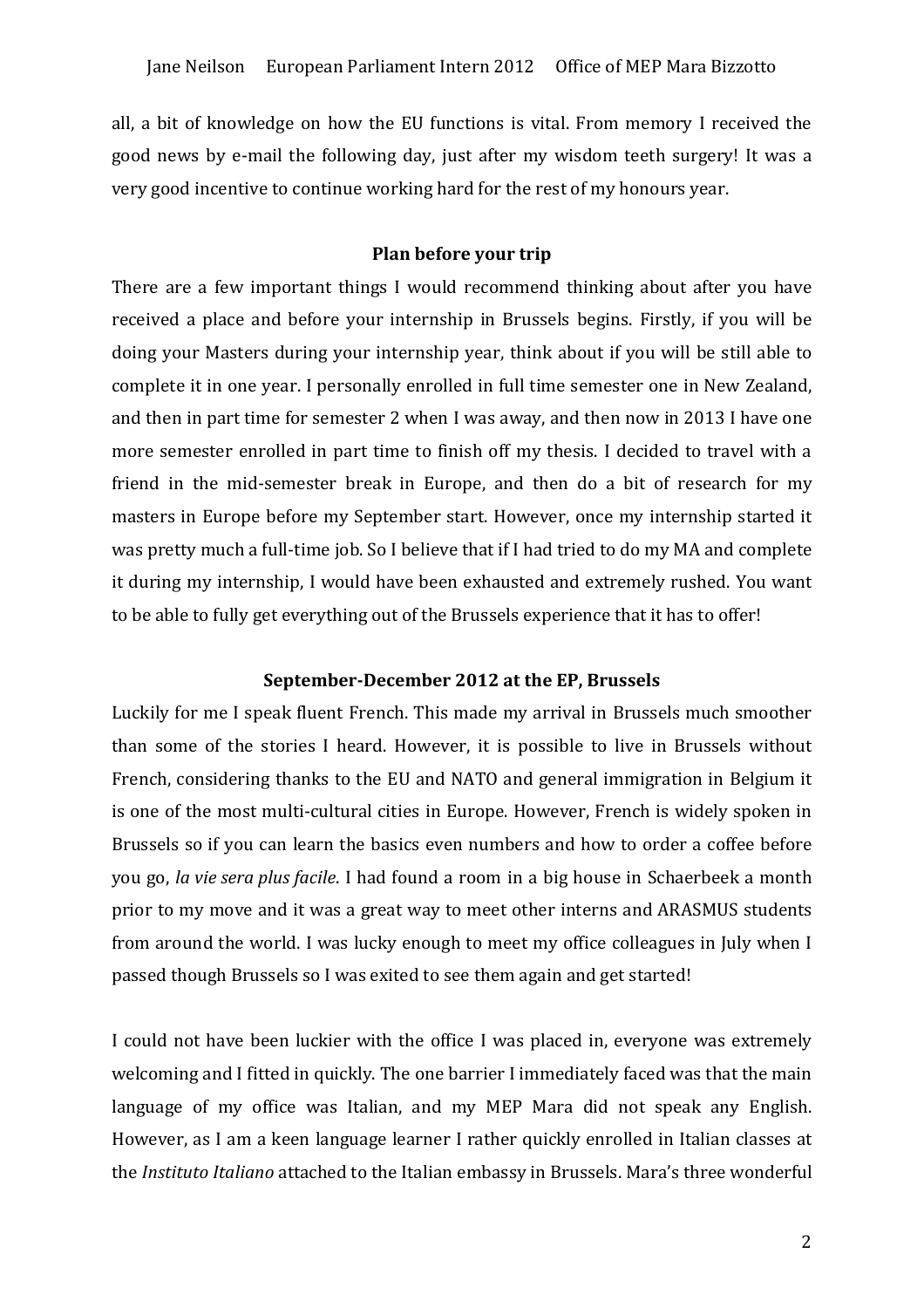#### Jane Neilson European Parliament Intern 2012 Office of MEP Mara Bizzotto

assistants (Antonella, Fabio and Roberta) however all spoke English and French too, so communication was not a barrier. Rather quickly after arriving in the office I was introduced to the task of the written question (WQ) to the Commission or the High Representative. WQs are one of the ways the parliament holds the Commission accountable. I was lucky enough to be allowed to write some of these questions for my MEP on issues she was concerned about.

Also luckily for me, Mara is the chairwoman of the EU Delegation to New Zealand and Australia (DANZ). The work I got to do with Mara and Roberta on DANZ was one of the most interesting parts of my Brussels experience. It was great to view a delegation from the perspective of the chair. I was able to teach my office more about New Zealand and Australia and I had the privilege of accompanying them to receptions at the New Zealand Embassy Residence, and to numerous other functions between the EU and Australia or New Zealand. The highlights would have to be my talk with the now former Australian Ambassador and meeting his office, when you are far away from New Zealand, it is a pleasure to meet Australians, and it was great to learn about their work with the EU.

Kirsten, who was my fellow intern (and now great friend) and I were fortunate enough to spend an evening with His Excellency Vangelis Vitalis, New Zealand Ambassador to Belgium and the European Union. As a Russian speaker myself it was great to speak a bit of Russian with him, and for us to learn more about his job. We were both very grateful he took time out of his extremely busy schedule to spend time with us. On the topic of the New Zealand Embassy I would like to thank Melanee Beatson for all her guidance and time spent with us both over coffee in Brussels. Melanee plays an important role in helping place the interns with suitable MEPs and she very generously gave time to us to check how our internships were going, and told us about her life working for MFAT.

As I mentioned earlier, my office was Italian. This came with challenges but overriding these were many benefits. When dong my work for the office on issues important to Northern Italy and the Veneto region where Mara is from, I had to think from their perspective. This was a great exercise in learning the nuances in Italian politics and its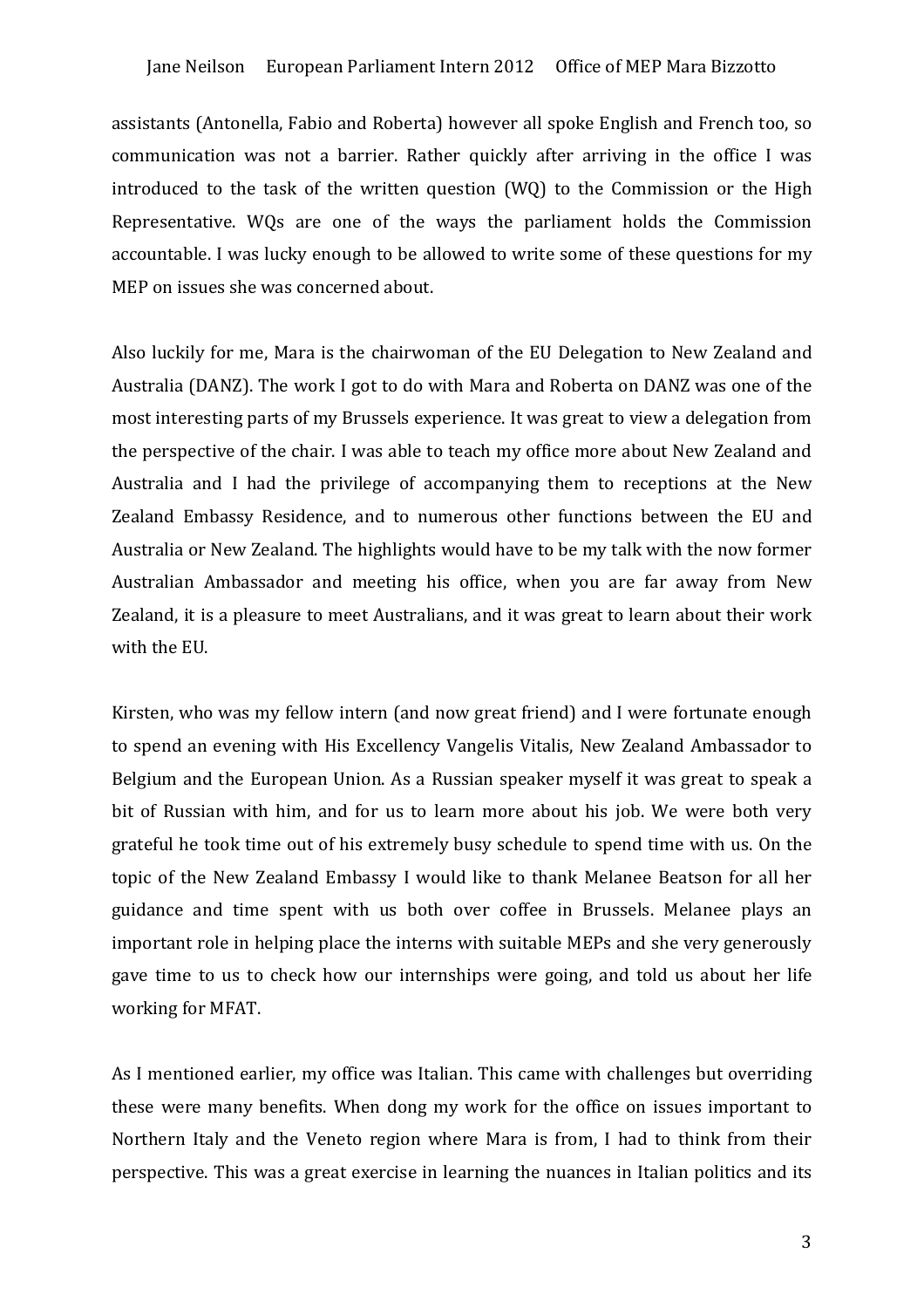#### Jane Neilson European Parliament Intern 2012 Office of MEP Mara Bizzotto

complex relationship with the EU, as well as the differences between New Zealand politics and Italian and EU politics. For me the larger political spectrum in Europe was fascinating and I learnt that some parties cannot be so simply classed as left or right, there are various issues facing Europe right now that have caused policies within parties to be on different parts of this spectrum. Experiencing this was invaluable as it is highly different to in New Zealand.

I was lucky enough to travel to Italy twice during my time in Belgium. The first time, I spent a long weekend traveling around the north with one of the Italian interns that was finishing off her internship during the first few weeks of mine. Chiara, now a dear friend, showed me around the beautiful Veneto region and introduced me to the political structures. We spent a lovely oddly warm autumn Sunday in Venice and attended a political gathering of Mara's political party in Italy. It was a unique experience in the since that in New Zealand never would that many people congregate together for a political rally. It was a great opportunity to learn more about politics of Northern Italy and of course to see Venice. After my internship I returned for Christmas to complete my tour of the north.

Something that really completes the internship experience is accompanying your office to one of the parliament's Strasbourg sessions. As all the seats but one on the fast train were booked, Antonella was too lovely and took the slow regional train to Strasbourg with me. The Strasbourg parliament is beautiful, but the offices are a bit smaller, but to compensate the view over the river is nicer! Strasbourg is a very stressful week for everyone involved. There are so many things to prepare running up to the votes and then the explanations of votes to write, so the public knows how the MEPs decided to vote and why. It was great for Kirsten and I to attend the DANZ meeting in Strasbourg; at the time they were planning their trip to Australia. The week is exhausting as an intern, so try and imagine how the assistants and the MEPs feel. But, the Strasbourg voting sessions are integral to how the EU works, and the city is beautiful, try and go into the city for lunch one day, you get a real feeling of German and French culture.

Finally I would like to thank Mara for taking me in as an intern and Antonella, Fabio and Roberta and the rest of the wider colleagues in the party and on the floor for welcoming